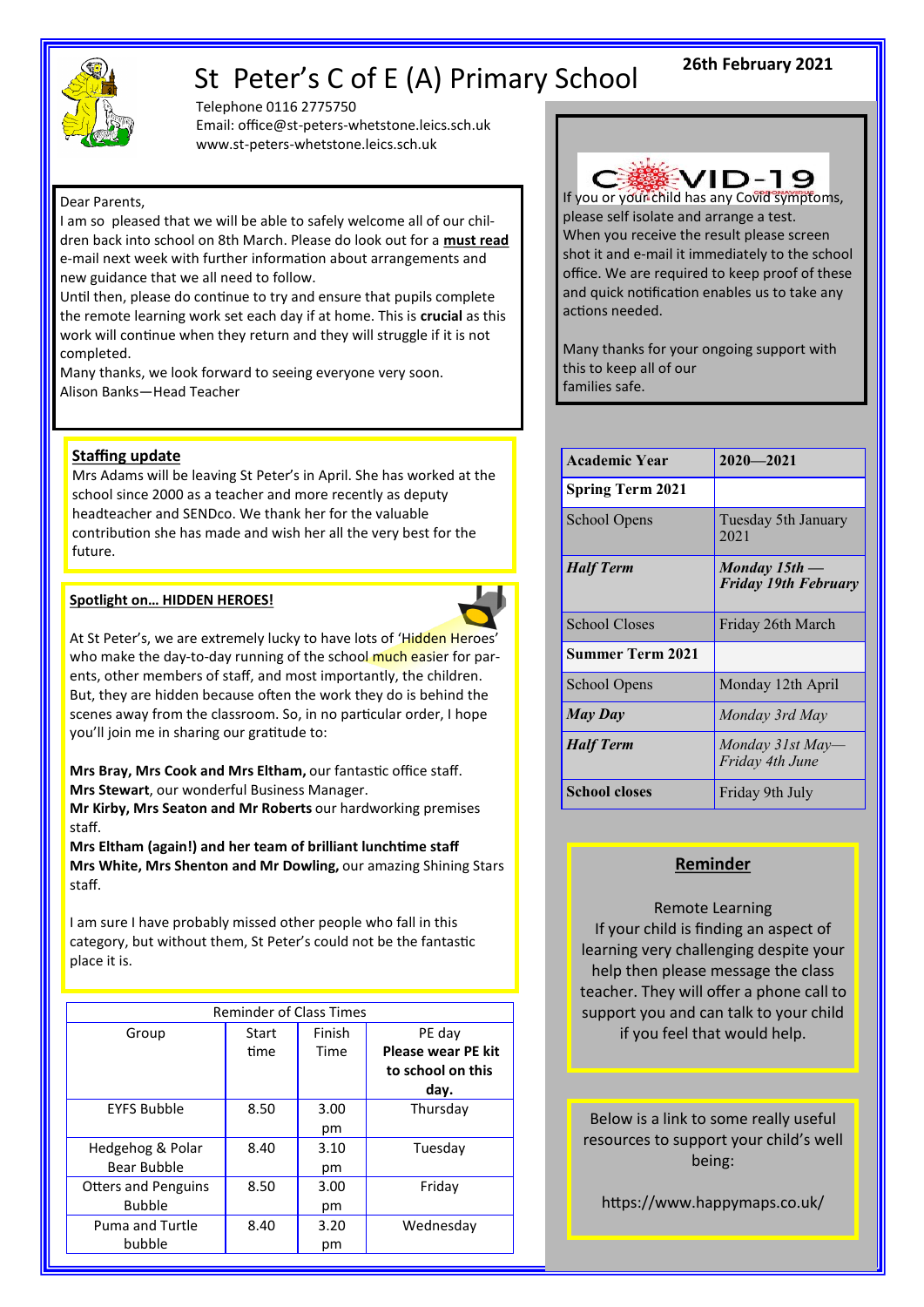# **WONDERFUL WORK YEAR 1**



| WEEKER WICH TRIED TO EAT                                                    |
|-----------------------------------------------------------------------------|
|                                                                             |
|                                                                             |
| Lost week two children pamed                                                |
| Harry and onetal, were really                                               |
| eater out a wicked with after their                                         |
| sother and stephather decided to                                            |
| leave them in the                                                           |
| deep dark solest. It was Horsel and green<br>reposed that the               |
| 50<br>wildrep left a trail                                                  |
| of breadcrumes to                                                           |
| find their way nome,                                                        |
| havever greedy birds                                                        |
| ate them. Mile                                                              |
| experiment found a where the miched                                         |
|                                                                             |
| Whiteh liked. Inside the folls the witch<br>laked threal in a cage to eat , |
| But Gretel wicked the witch and pushed her                                  |
| into the dren. After they felind a                                          |
| nuse cheft. They nalted around the                                          |
| forest all not unon they finally                                            |
| said home . Their sather come                                               |
| not die blue that stahnather                                                |
|                                                                             |
| gdd.                                                                        |

# **Mrs Collins & Mrs Herbert say**

These are the good features:

- Using 'fred talk' to sound out words
- Capitals at the start of sentences and for names
- Full stops and even inverted commas
- Key words from story copied correctly (like witch)
- Using 'and' to make longer sentences
- Laid out like a newspaper with a picture

#### **Puma—Catch up session**

On the Year 5 Puma catch up session, I told the children to turn up in something blue (they all know I'm a football supporter and love Leicester City). Vinne's mum went one step further and painted his face with 1-0 (as Leicester won the night before 1-0)

In this horrible difficult time, I just think this shows how cheerful the children still are and how supportive the parents have been - despite all the little hiccups of home-learning.

It just made me smile and I think it spreads some joy and happiness. Miss Abbott

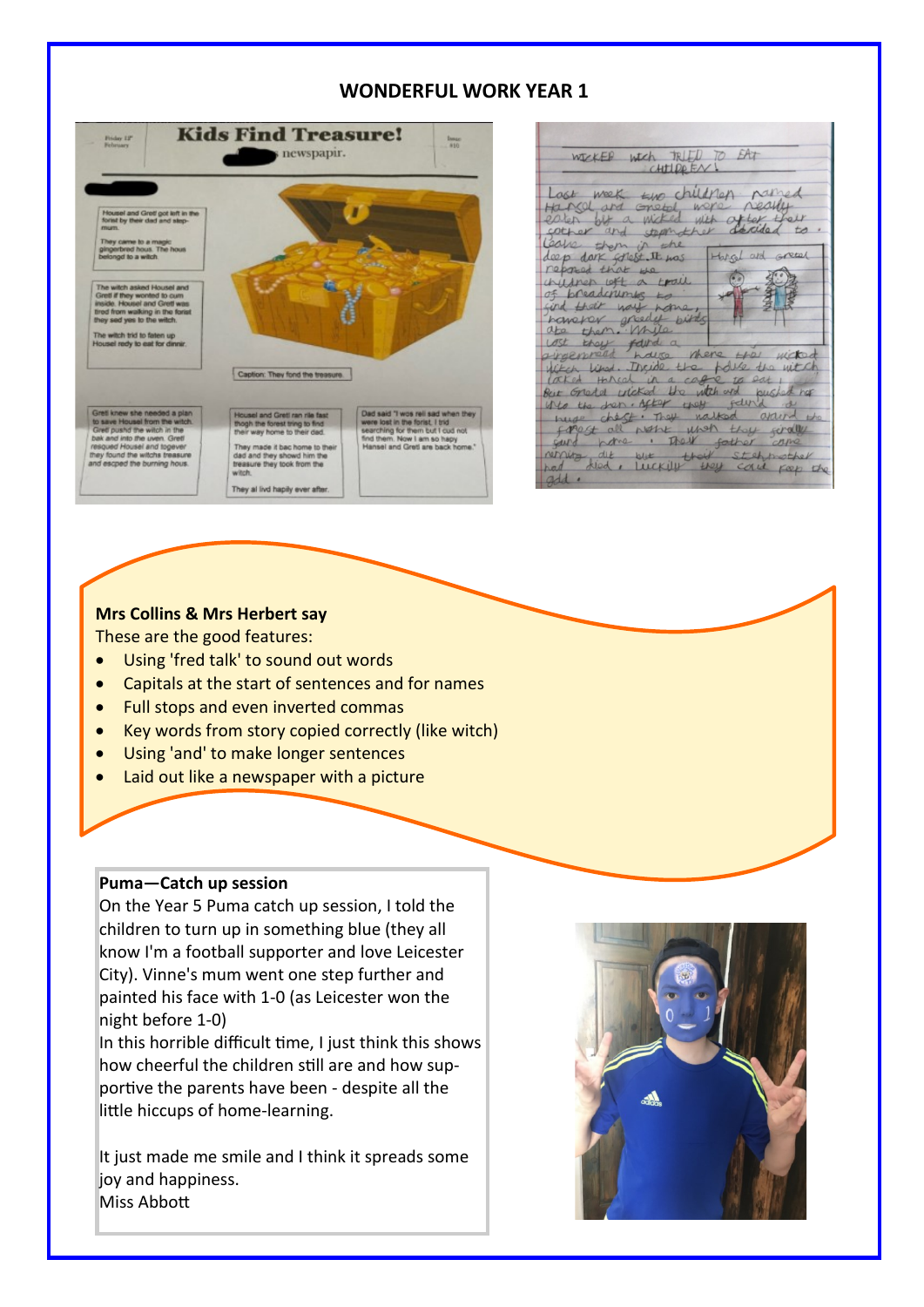# **WONDERFUL WORK YEAR 3**

#### Mrs Brindley says

This is an example of a year 3 piece of English work. I was really pleased to see the full date wrote out and underlined, the WILF was also written out which is fantastic. They have used cursive handwriting and corrected their mistakes by crossing them out with one line.

English 12th January 2021 Book Review of Deman Dentist WILF: Quick derivation What did you like? What cholict you like? Who else would enjoy this book? here is a little boy called after Algie who hated joing to the declient. Or day is not delivered<br>came to town and algie and his griend rotages

issued

#### solid sperte of  $\frac{16}{cm} \frac{14}{cm}$ Compressible close matter That happens sous shape un salid can not a consainer 7<br>Havri 9<br>Fixed shapes  $00$  not be compressed dow cannot be can un rate Liquid  $0 - E - 1$ container can be can flow can rill Gas of their onwinner Example solid, wain Whiff gas water in because it pours actoss iguid Air in securise you cen squeez a balloon gas  $+x6$ because A wooder olich hard  $h117K$

#### **Mrs Brindley says:**

This is a great example of a piece topic work by a year 3 pupil. This child has used a ruler to complete the boxes, they have written in cursive handwriting and they have set their work out lovely and clearly.